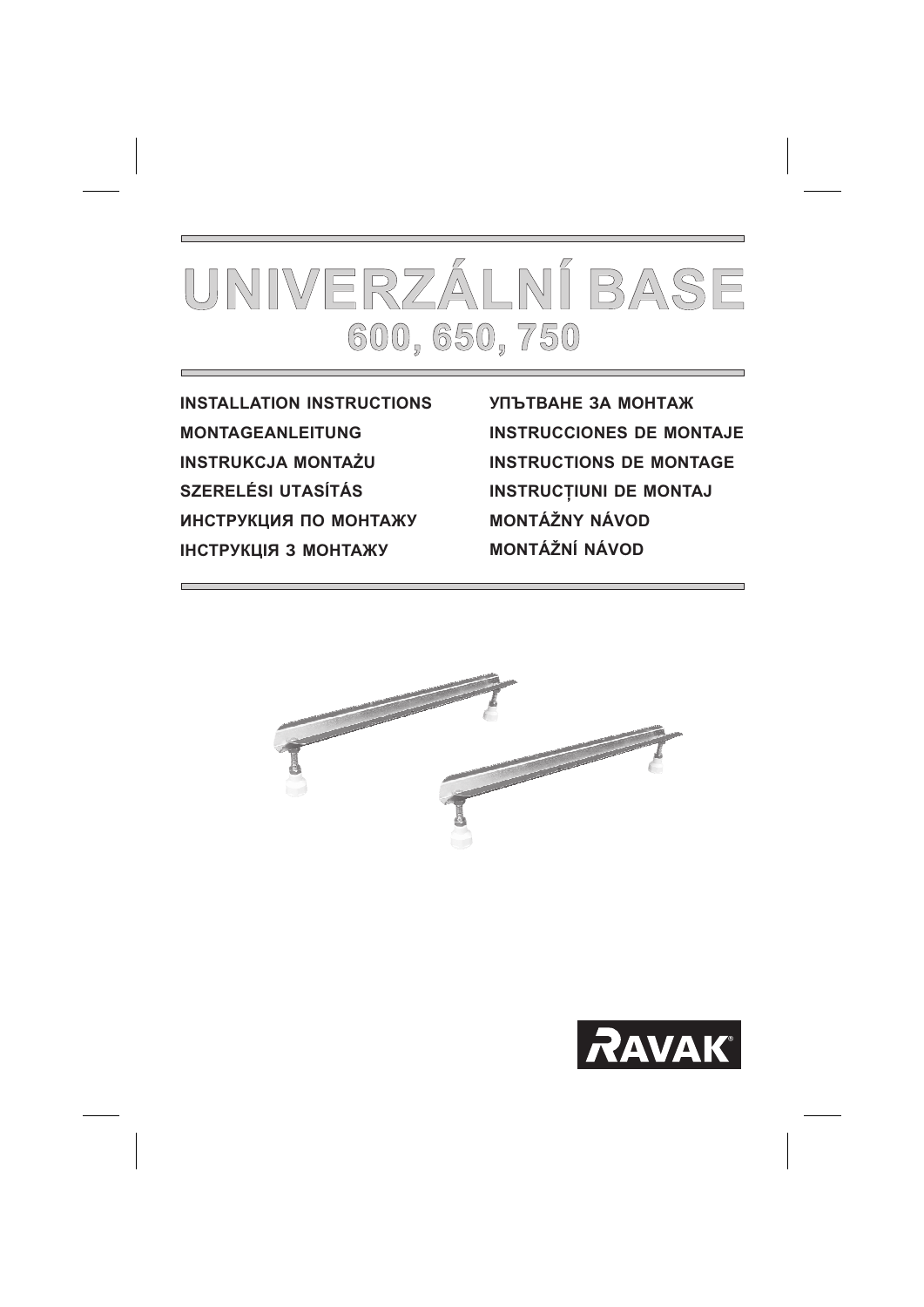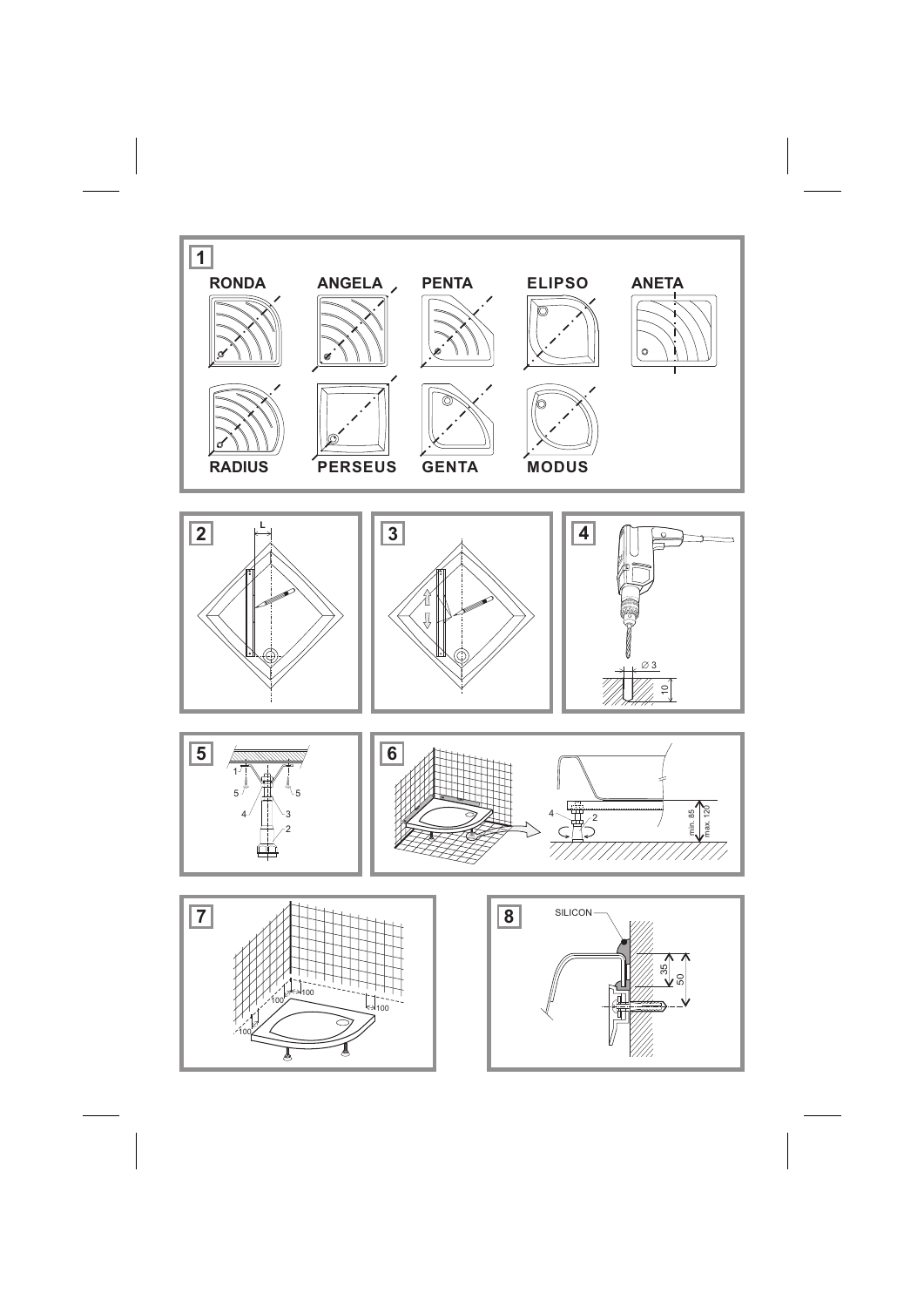#### **B INSTALLATION INSTRUCTIONS** for the "UNIVERSAL BASE" Support for LA Type Shower Trays

- **1.** Draw the basic axis on the under side of the shower tray according to the type of the tray.
- **2.** Place the bearer (1) on the tray bottom so that it is parallel with the axis; measure out the "L" spacing between the axis and the inner edge of the bearer and draw the outline of the bearer on the tray bottom.
- **3.** Adjust the bearer so that it does not impede the frontal encasing. On the reinforced shower tray base, mark out four positions for the mounting holes. Follow the same steps to measure and mark out the position of the other bearer mounting holes.
- **4.** In the marked positions now drill four  $\varnothing$  3 mm mounting holes for each bearer. ATTENTION! Drill into the reinforced part only, 10 mm deep, in order to not damage the shower tray bottom.
- **5.** Using the bolts (5), screw the bearer (1) onto the shower tray bottom. Insert the threaded rods (3) with nuts **(4)** and plastic legs **(2)** into the Ø 12,5 mm openings.
- **6.** Set the shower tray into its intended installation position. By twisting the plastic legs, level the tray; using a spirit level to check. Tighten the setting nuts **(4)**.
- **7.** Draw the outline of the shower tray upper edge on the bathroom wall; mark out axes of the mounting clips 100 mm from the tray corners. Set the tray aside.
- **8.** On these axes mark out and drill Ø 8 mm openings exactly 50 mm under the shower tray upper edge. Insert wall plugs and attach the mounting clips from the shower tray mounting kit. Apply some silicon putty into the upper rods of the clips and hang the shower tray on the clips.
- **9.** Following the basic instructions included in the shower tray package, install and connect the waste siphon, and seal the shower tray to the bathroom walls.

2 pcs 4 pcs 4 pcs 12 pcs

### **MOUNTING KIT:**

#### 1. Bearer

- 2. Plastic leg M 12 x 40
- 3. Thread Rod M 12 x 85
- 4. Nut M 12
- 5. Self-tapping screw Ø 5,5 x 16 8 pcs 1 pc
- 6. Drill Bit Ø 3 mm

For each type and size of the shower tray there is different length of the bearers: 600 mm, 650 mm, or 750 mm.

| SHOWER TRAY TYPE | <b>BASE</b> | L SPACING | SHOWER TRAY TYPE | <b>BASE</b> | L SPACING  |
|------------------|-------------|-----------|------------------|-------------|------------|
| RONDA 80         | 600         | 140       | ELIPSO 80        | 600         | 85         |
| RONDA 90         | 650         | 160       | ELIPSO 90        | 650         | 140        |
| RADIUS 90        | 650         | 160       | ELIPSO 100       | 750         | 160        |
| ANGELA 80        | 600         | 140       | MODUS 90         | 650         | 140        |
| ANGELA 90        | 650         | 160       | ANETA 75x90      | 600         | $2L = 280$ |
| PERSEUS 80       | 600         | 140       | PENTA 90         | 600         | 160        |
| PERSEUS 90       | 650         | 160       | GENTA 90         | 650         | 140        |
| PERSEUS 100      | 750         | 210       |                  |             |            |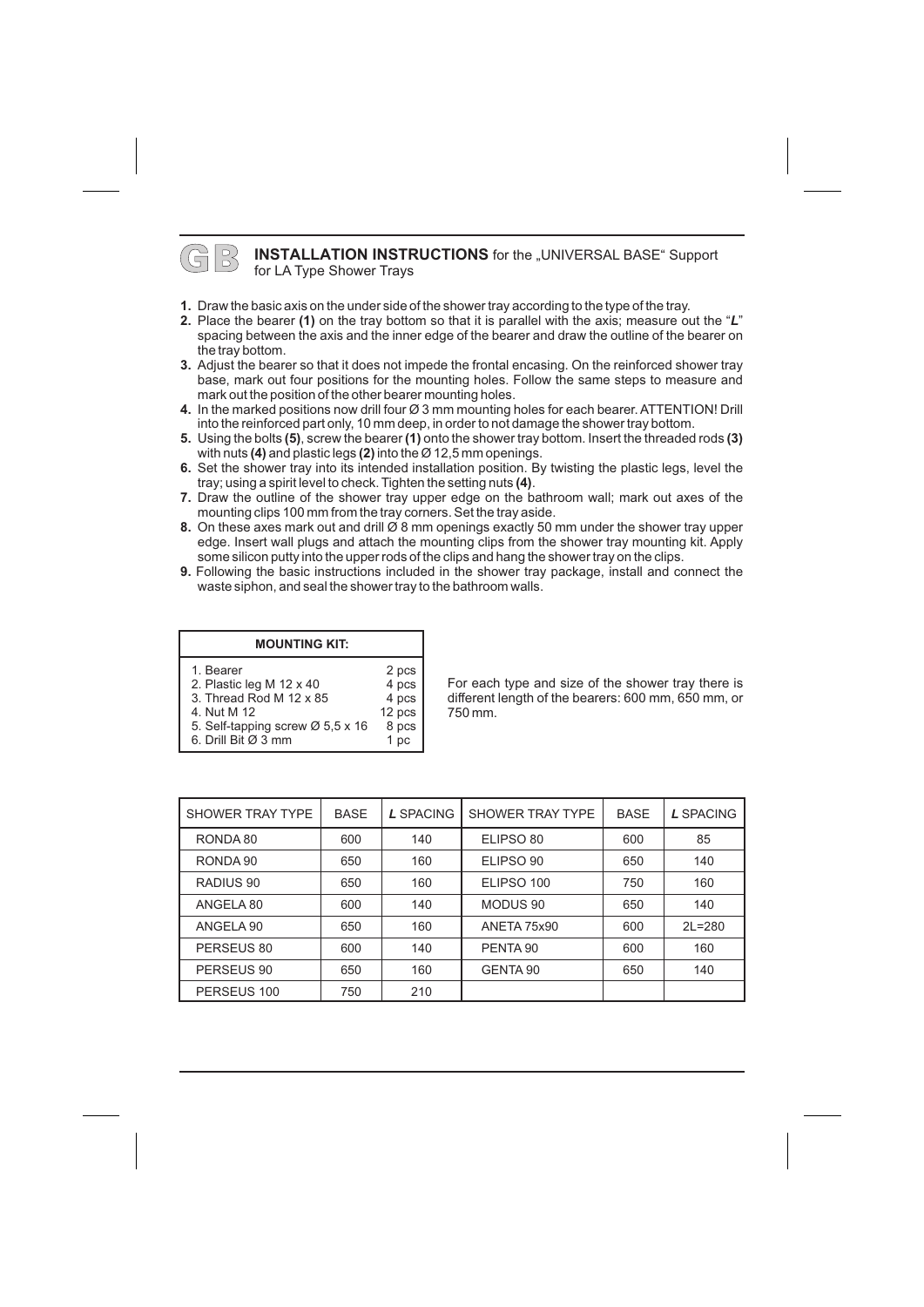

### **MONTAGEANLEITUNG** - zur Installierung von UNIVERSALBASE für die<br>Duschwannen mit einer Laminatbewehrung vom Tvp LA Duschwannen mit einer Laminatbewehrung vom Typ LA

**1.** Nach dem Wannentyp zeichnen Sie auf dem Boden die Basisachse aus.

2. Legen Sie den Träger 1 parallel mit der Achse, messen das Ausmaß L von der Basisachse zur Innenkante des Trägers ab und zeichnen Sie seine Position auf den Wannenboden ab. **1**

**3.** Schieben Sie den Träger so, dass er die Stirnmauerung nicht verhindert. Auf den verstärkten Boden zeichnen Sie 4 Öffnungen für die Verankerung aus. Auf dieselbe Weise messen Sie und zeichnen Sie auch die Öffnungen des zweiten Trägers ein.

**4.** In bezeichneten Stellen bohren Sie für jeden Träger 4 Öffnungen mit einem Ø von 3 mm. Bohren Sie nur in den verstärkten Boden in eine Tiefe von 10 mm, um den Wannenboden nicht zu **ACHTUNG** beschädigen!

**5.** Mit den Schrauben **5** befestigen Sie den Träger 1 auf den Wannenboden. In die Öffnungen mit dem Ø 12,5 mm setzen Sie Gewindestifte 3, Schraubenmuttern 4 und Kunststofffüße 2 auf.

**6.** Stellen Sie die Duschwanne auf die Füße in die vorausgesetzte Lage. Mit einer Drehung von Füßen **3 42** 2 stellen Sie die Duschwanne nach einer Wasserwaage ein. Ziehen Sie die Feststellmuttern 4 nach.

**7.** Auf der Wand zeichnen Sie die Höhe der Oberkante der Duschwanne aus, 100 mm von den Ecken **2 4** zeichnen Sie die Befestigungsachsen aus. Stellen Sie die Duschwanne ab.

**8.** Auf die Achsen, 50 mm unter der Wannenkante, bezeichnen und bohren Sie die Öffnungen mit einem Ø von 8 mm aus, legen Sie einen Dübel ein und schrauben Sie eine Kunststoffbefestigung aus dem Montagepäckchen der Duschwanne an. Tragen Sie eine angemessene Kittmenge in den oberen Absatz auf und hängen Sie die Duschwanne auf die Befestigungen ein.

**9.** Der Siphonanschluss und das Wannenankitten zu Wänden führen Sie nach der zu der Duschwanne beigefügten Grundmontageanleitung durch.

| <b>MONTAGEAUSSTATTUNG:</b>      |          |
|---------------------------------|----------|
| 1. Träger                       | 2 Stück  |
| 2. Kunststofffuß M 12x40        | 4 Stück  |
| 3. Gewindestift M 12x85         | 4 Stück  |
| 4. Schraubenmutter M 12         | 12 Stück |
| 5. selbstschneidende            |          |
| Schraube $\varnothing$ 5,5 x 16 | 8 Stück  |
| 6. Bohrer Ø 3 mm                | 1 Stück  |

Je nach dem Typ und Ausmaß der Duschwanne gibt es eine unterschiedliche Trägerlänge 600, 650 oder 750 mm.

| <b>WANNENTYP</b> | <b>BASE</b> | AUSMAß L | <b>WANNENTYP</b>    | <b>BASE</b> | AUSMAß L   |
|------------------|-------------|----------|---------------------|-------------|------------|
| RONDA 80         | 600         | 140      | ELIPSO 80           | 600         | 85         |
| RONDA 90         | 650         | 160      | ELIPSO 90           | 650         | 140        |
| RADIUS 90        | 650         | 160      | ELIPSO 100          | 750         | 160        |
| ANGELA 80        | 600         | 140      | MODUS <sub>90</sub> | 650         | 140        |
| ANGELA 90        | 650         | 160      | <b>ANETA 75x90</b>  | 600         | $2L = 280$ |
| PERSEUS 80       | 600         | 140      | PENTA 90            | 600         | 160        |
| PERSEUS 90       | 650         | 160      | GENTA 90            | 650         | 140        |
| PERSEUS 100      | 750         | 210      |                     |             |            |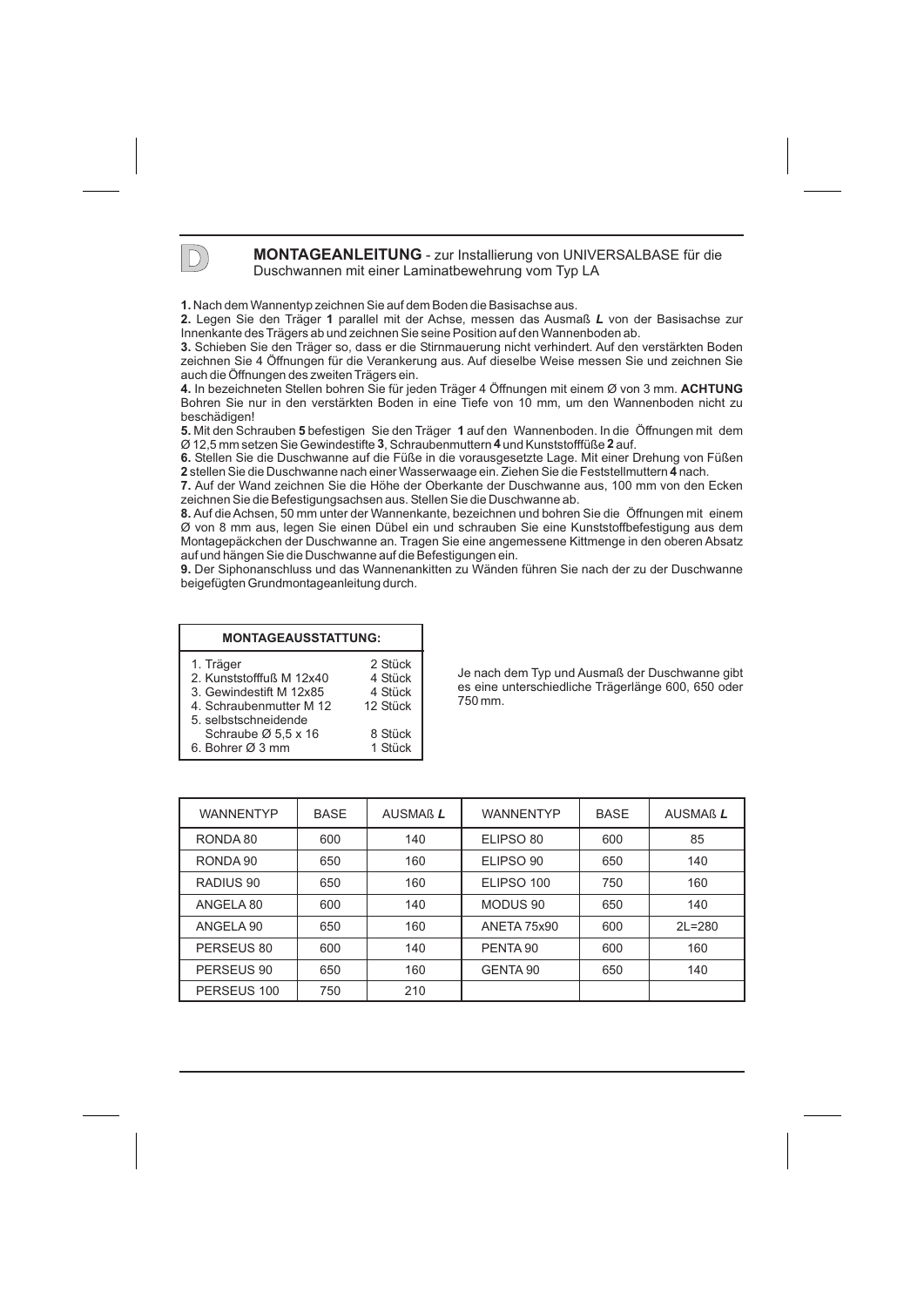## **PL INSTRUKCJA MONTAŻU** BASE UNIWERSALNEJ pod brodzik

z usztywnieniem laminatowym LA

**1.** Według typu brodzika należy wykreślić na jego dnie oś podstawową.

2. Układamy nośnik 1 równolegle z osią, odmierzamy wymiar L od osi podstawowej do wewnetrznej krawedzi nośnika i obrysowujemy jego położenie na dnie brodzika.

**3.** Przesuwamy nośnika tak, aby nie przeszkadzał w obmurowaniu czoła. We wzmocnionej części dna zaznaczamy 4 otwory mocujące. W taki sam sposób mierzymy i zaznaczamy otwory drugiego nośnika.

**4.** W oznaczonych miejscach wiercimy dla każdego nośnika 4 otwory Ø 3 mm. **UWAGA** należy wiercić jedynie

**5.** Srubami **5** mocujemy nośnik 1 do dna brodzika. W otwór Ø 12,5 mm osadzamy gwintowane pręty **3**, nakrętki **4** i plastikowe nóżki nr **2**.

**6.** Ustawiamy brodzik w miejscu wybranym do jej zainstalowania. Obracając nóżkami **2** ustawiamy brodzik w poziomie (korzystając z poziomnicy). Dokręcamy nakrętki zabezpieczające **4**.

**7.** Na ścianie oznaczamy wysokość górnej krawędzi brodzika, w odległości 100 mm od rogu oznaczamy osie uchwytów. Brodzik odstawiamy na bok.

**8.** Na osi, 50 mm poniżej krawędzi brodzika zaznaczmy i nawiercamy otwory Ø 8mm, w które wkładamy kołki rozporowe i wkręcamy plastikowe uchwyty. Nanosimy odpowiednią ilość silikonu w górny zab uchwytu i zawieszamy brodzik na uchwycie.

**9.** Montaż syfnu oraz silikonowe uszczelnienie między brzegiem brodzika a ścianą wykonujemy zgodnie z instrukcją montażu dołączoną do brodzika.

> 2 szt. 4 szt. 4 szt.  $12$  szt.

#### **ZESTAW MONTAŻOWY:**

- 1. Nośnik
- 2. Nó¿ka plastikowa M 12x40
- 3. Gwintowany pret M 12x85
- 4. Nakretka M 12
- 5. Śruba samogwintująca Ø 5,5x16 8 szt. 1 szt.
- 6. Wiertło Ø 3 mm

W zależności od typu i wymiarów brodzika długość nośnika wynosi 600, 650 lub 750 mm.

| RODZAJ BRODZIKA | <b>BASE</b> | <b>WYMIAR L</b> | RODZAJ BRODZIKA     | <b>BASE</b> | <b>WYMIAR L</b> |
|-----------------|-------------|-----------------|---------------------|-------------|-----------------|
| RONDA 80        | 600         | 140             | ELIPSO 80           | 600         | 85              |
| RONDA 90        | 650         | 160             | ELIPSO 90           | 650         | 140             |
| RADIUS 90       | 650         | 160             | ELIPSO 100          | 750         | 160             |
| ANGELA 80       | 600         | 140             | MODUS 90            | 650         | 140             |
| ANGELA 90       | 650         | 160             | <b>ANETA 75x90</b>  | 600         | $2L = 280$      |
| PERSEUS 80      | 600         | 140             | PENTA <sub>90</sub> | 600         | 160             |
| PERSEUS 90      | 650         | 160             | GENTA 90            | 650         | 140             |
| PERSEUS 100     | 750         | 210             |                     |             |                 |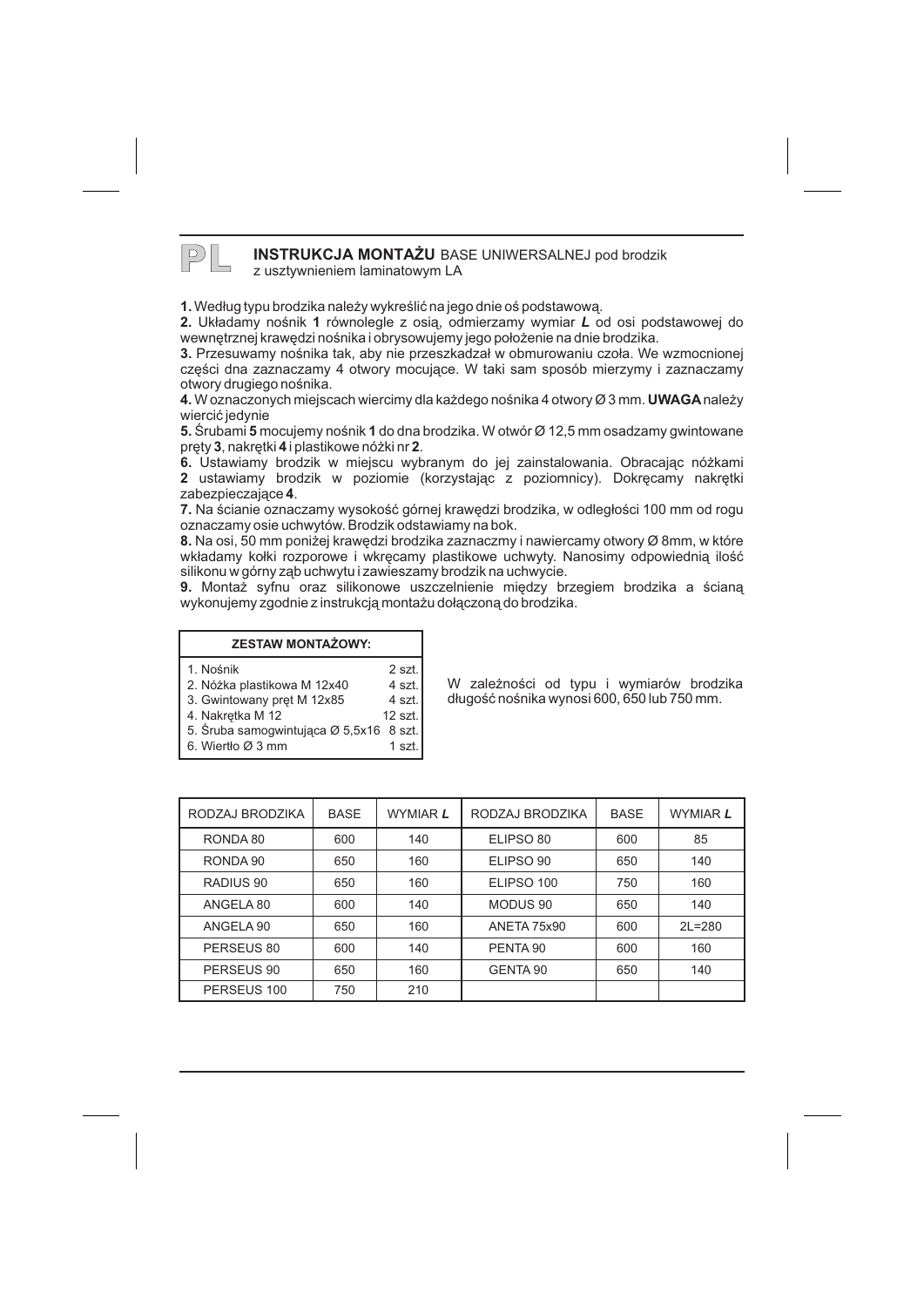# **HU SZERELÉSI UTASÍTÁS** - az UNIVERZÁLIS BASE, x LA típusú,

üvegszállal erõsített zuhanytálcákhoz telepítéséhez

**1.** A zuhanytálca típusától függõen rajzolja fel a tálca aljára az alaptengelyt.

**2.** Illessze a tartóelemet **1** párhuzamosan a tengellyel a tálca aljához, mérje le az **L** méretet az alaptengelytõl a tartóelem belsõ éléig és rajzolja fel az elhelyezését a tálca aljzatára.

**3.** Állítsa be a tartóelemet úgy, hogy ne ártogasson az elõlapnak. Jelöljön ki 4 nyílást a megerõsített aljzaton a rögzítés érdekében. Hasonló módon mérje ki és rajzolja fel a második tartóelem nyílásait is.

**4.** A megjelölt helyeken mindkét tartóelem részére fúrjon Ø 3 mm -es lyukakat. **VIGYÁZAT**, csakis a megerõsített aljzatba fúrjon 10 mm mélyen úgy, hogy meg ne sértse a zuhanytálca aliát.

**5.** A tartóelemeket 1 a mellékelt csavarokkal **5** rögzítse a tálca aljához. AØ 12,5 mm nyílásokba helyezze be a menetes rudakat **3** , anyacsavarokkal **4** és a műanyag lábacskákkal **2** együttesen.

**6.** Állítsa a tálcát a lábakra a kívánt pozícióba. A lábak 2 tekergetésével hozza vízszintbe be a biztosító anyacsavarokat **4**. a zuhanytálcát.Aminimális magasság 85 mm, a maximális pedig 120 mm a tálca aljáig. Húzza

**7.** Jelölje fel a falra a tálca felső élének magasságát, a saroktól 100 mm -re pedig rajzolja fel a fogantyúk tengelyének helyét. Tegye félre a tálcát.

**8.** A megjelölt tengelyek köré, 50 mm -rel a tálca éle alatt, rajzolja be majd fúrjon Ø 8 mm -es lyukakat, helyezzen a nyílásokba tipliket és csavarozza fel a szerelõkészletben megtalálható fogantyúkat. Vigyen fel a felsõ hajlatba tömítõanyagot és akassza a tálcát a fogantyúkra.

**9.** A szennyvíz - elfolyó bekötését és a tálca körülszigetelését a tálcához mellékelt szerelési utasítás alapján végezze el.

> 2 db 4 db 4 db 12 db

#### **SZERLÕKÉSZLET:**

- 1. Tartóelem
- 2. Mûanyag lábacska M 12x40
- 3. Menetes rúd M 12x85
- 4. Anyacsavar M 12
- 5. Menetvágó csavar Ø 5,5 x 16 8 db 1 db
- 6. Fúró 3 mm Ø

A zuhanytálca típusától függõen a tartóelemek hossza 600, 650 vagy 750 mm.

| TÁLCA TIPUS | <b>BASE</b> | L MÉRET | <b>TÁLCA TIPUS</b>  | <b>BASE</b> | L MÉRET    |
|-------------|-------------|---------|---------------------|-------------|------------|
| RONDA 80    | 600         | 140     | ELIPSO 80           | 600         | 85         |
| RONDA 90    | 650         | 160     | ELIPSO 90           | 650         | 140        |
| RADIUS 90   | 650         | 160     | ELIPSO 100          | 750         | 160        |
| ANGELA 80   | 600         | 140     | MODUS <sub>90</sub> | 650         | 140        |
| ANGELA 90   | 650         | 160     | ANETA 75x90         | 600         | $2L = 280$ |
| PERSEUS 80  | 600         | 140     | PENTA 90            | 600         | 160        |
| PERSEUS 90  | 650         | 160     | GENTA 90            | 650         | 140        |
| PERSEUS 100 | 750         | 210     |                     |             |            |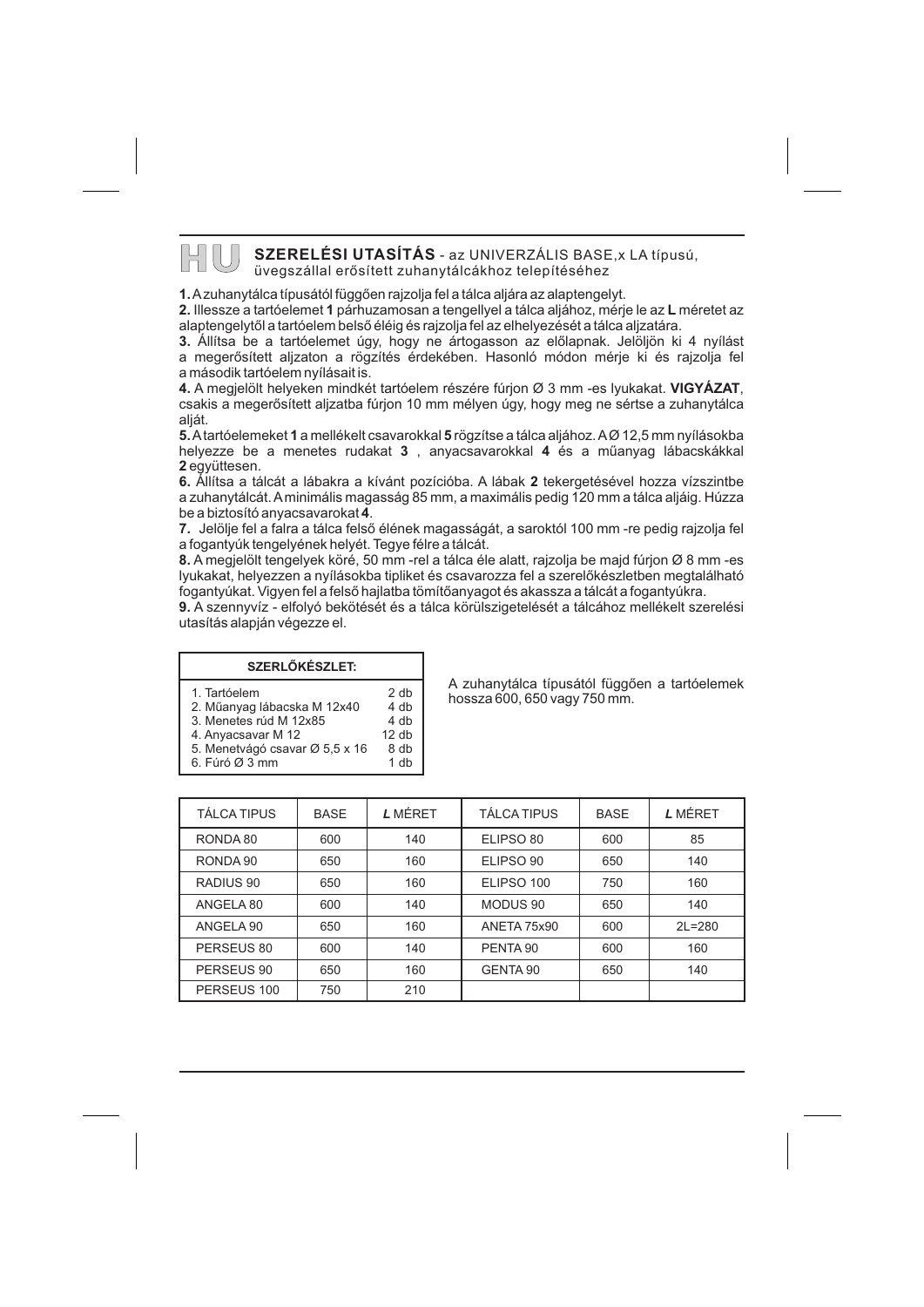**ВО ГОЙ ВОЙОГА ВОЙОВОДСТВО ПО МОНТАЖУ** - для установки УНИВЕРСАЛЬНОЙ ОПОРЫ для душевых поддонов типа LA укрепленных стекловолокном

**1.** В зависимости от типа поддона наметьте да дне основную ось.

**2.** Разместите балку 1 параллельно оси, замерьте расстояние L от основной оси до внутренней грани балки и наметьте расположение балки на дне поддона.

**3.** Сдвиньте балку так, чтобы не мешала возможной облицовке. На утолщенном дне поддона наметьте 4 отверстия для крепления. Аналогично замерьте и наметьте отверстия второй балки.

**4.** В намеченных местах высверлите для каждой балки **4** отверстия Ø 3 мм. ВНИМАНИЕ сверлите только утолщенное дно, на глубину 10 мм так, чтобы не повредить дно поддона!

**5.** Шурупами **5** прикрепите балку 1 ко дну поддона. В отверстия Ø 12,5 мм вставьте резьбовые стойки 3, гайки **4** и пластмассовые ножки **2**.

**6.** Поставьте поддон на предполагаемое место. Поворачиванием ножек выравните поддон в горизонтальной и вертикальной плоскости. Закрутите контргайки 4.

**7.** На стене наметьте уровень верхней грани поддона, на расстоянии 100 мм от углов наметьте оси крючков. Поддон отодвиньте.

**8.** На оси, на расстоянии 50 мм ниже грани поддона, наметьте и высверлите отверстия  $\varnothing$  8 мм, вставьте дюбель и прикрутите пластмассовый крючок. Нанесите на верхний выступ крючка силиконовый герметик и поддон вставьте в выступы крючка.

**9.** Подключение сливной трубы к сифону и замазку стыковки стен с поддоном сделайте согласно руководства по установке поддона.

> 4 шт. 12 шт.

|       | МОНТАЖНЫЙ НАБОР: |         |
|-------|------------------|---------|
| Балка |                  | $2 \mu$ |

- 2. Пластмассовая ножка М12х45 4 шт.
- 3. Резьбовая стойка M12х85
- 4. Гайка М12

 $1.$ 

- 5. Шуруп самонарезающий Ø 5,5x16 8 шт. 1 шт.
- 6. Сверло Ø 3 мм

В зависимости от типа поддона разьное расстояние Балка - 600, 650 или 750 mm.

| ТИП ПОДДОНА | ОПОРА | PACCTORHUE L | ТИП ПОДДОНА        | ОПОРА | PACCTORHUE L |
|-------------|-------|--------------|--------------------|-------|--------------|
| RONDA 80    | 600   | 140          | ELIPSO 80          | 600   | 85           |
| RONDA 90    | 650   | 160          | ELIPSO 90          | 650   | 140          |
| RADIUS 90   | 650   | 160          | ELIPSO 100         | 750   | 160          |
| ANGELA 80   | 600   | 140          | MODUS 90           | 650   | 140          |
| ANGELA 90   | 650   | 160          | <b>ANETA 75x90</b> | 600   | $2L = 280$   |
| PERSEUS 80  | 600   | 140          | PENTA 90           | 600   | 160          |
| PERSEUS 90  | 650   | 160          | GENTA 90           | 650   | 140          |
| PERSEUS 100 | 750   | 210          |                    |       |              |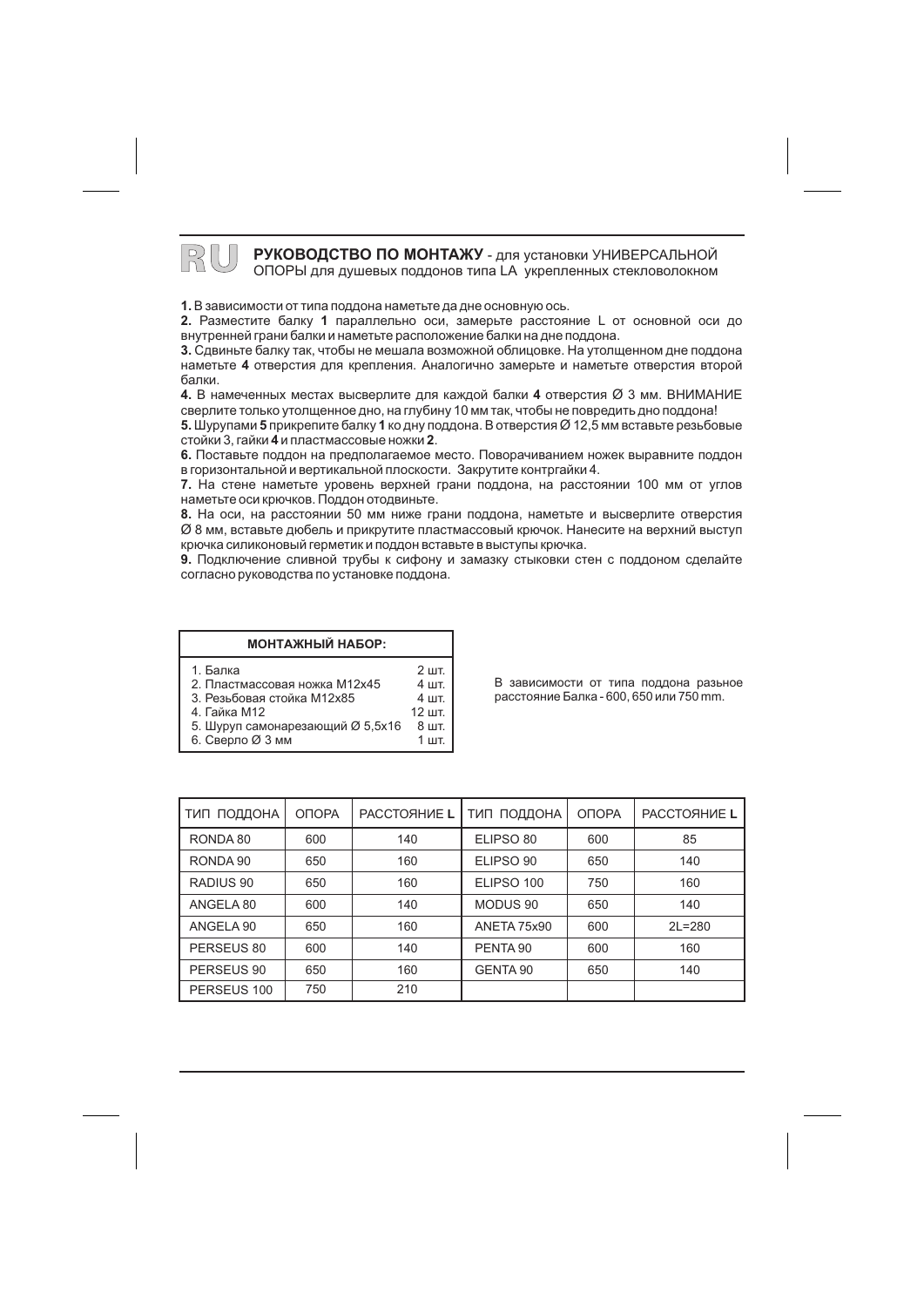# **МАЛИ КЕРІВНИЦТВО ПО МОНТАЖУ для встановлення УНІВЕРСАЛЬНОЇ ОПОРИ**<br>Для душових піддонів типу LA укріплених скловолокном

1. Залежно від типу піддону намітьте на дні основну вісь.

2. Розмістіть балку 1 паралельно осі, заміряйте відстань L від основної осі до внутрішньої грані балки і намітьте розташування балки на дні піддона.

3. Посуньте балку так, щоб не заважала можливому облицюванню. На стовщеному дні піддона намітьте 4 отвори для кріплення. Аналогічно заміряйте і намітьте отвори другої балки.

4. У намічених місцях висвердліть для кожної балки 4 отвори  $\varnothing$  3 мм.

УВАГА свердліть тільки потовщене дно, на глибині 10мм так, щоб не пошкодити дно піддону!

5. Шурупами 5 прикріпіть балку 1 до дна піддону. В отвори Ø12, 5мм вставте різьбові стійки 3. гайки 4 і пластмасові ніжки 2.

6. Поставте піддон на передбачуване місце. Повертанням ніжок, вирівняйте піддон в горизонтальній і вертикальній площині. Закрутіть контргайки 4.

7. На стіні намітьте рівень верхньої грані піддону, на відстані 100 мм, від кутів, намітьте осі гачків. Піддон відсуньте.

8. На осі, на відстані 50 мм нижче грані піддону, намітьте і висвердліть отвори Ø 8 мм, вставте дюбель і прикрутіть пластмасовий гачок. Нанесіть на верхній виступ гачка силіконовий герметик і піддон вставте в виступи гачка.

9. Підключення зливної труби до сифонів і замазку стикування стін з піддоном, зробіть згідно керівництва з установки піддону.

1 шт.

| <b>МОНТАЖНИЙ НАБІР:</b>                                                                         |                                                                                                            |
|-------------------------------------------------------------------------------------------------|------------------------------------------------------------------------------------------------------------|
| 1. Балка<br>2. Пластмасова ніжка M12 × 45 мм<br>3. Різьбова стійка M12 × 85 мм<br>4. Гайка М 12 | $2$ $\overline{\text{H}}$<br>$4$ $\overline{\phantom{1}}$<br>$4$ $\overline{\phantom{1}}$<br>$12$ $\mu$ T. |
| 5. Illynyn camouanisum $\alpha$ 5.5 x 16                                                        | Я шт                                                                                                       |

⊔уруп самонарıзний ∅ 5.5

6. Свердло ø 8 мм

В залежності від типу піддона різна відстань балки 600. 650 чи 750 мм.

| ТИП ПІДДОНУ | ОПОРА | ВІДСТАНЬ L | ТИП ПІДДОНУ         | ОПОРА | ВІДСТАНЬ L |
|-------------|-------|------------|---------------------|-------|------------|
| RONDA 80    | 600   | 140        | ELIPSO 80           | 600   | 85         |
| RONDA 90    | 650   | 160        | ELIPSO 90           | 650   | 140        |
| RADIUS 90   | 650   | 160        | ELIPSO 100          | 750   | 160        |
| ANGELA 80   | 600   | 140        | MODUS <sub>90</sub> | 650   | 140        |
| ANGELA 90   | 650   | 160        | ANETA 75x90         | 600   | $2L = 280$ |
| PERSEUS 80  | 600   | 140        | PENTA 90            | 600   | 160        |
| PERSEUS 90  | 650   | 160        | GENTA 90            | 650   | 140        |
| PERSEUS 100 | 750   | 210        |                     |       |            |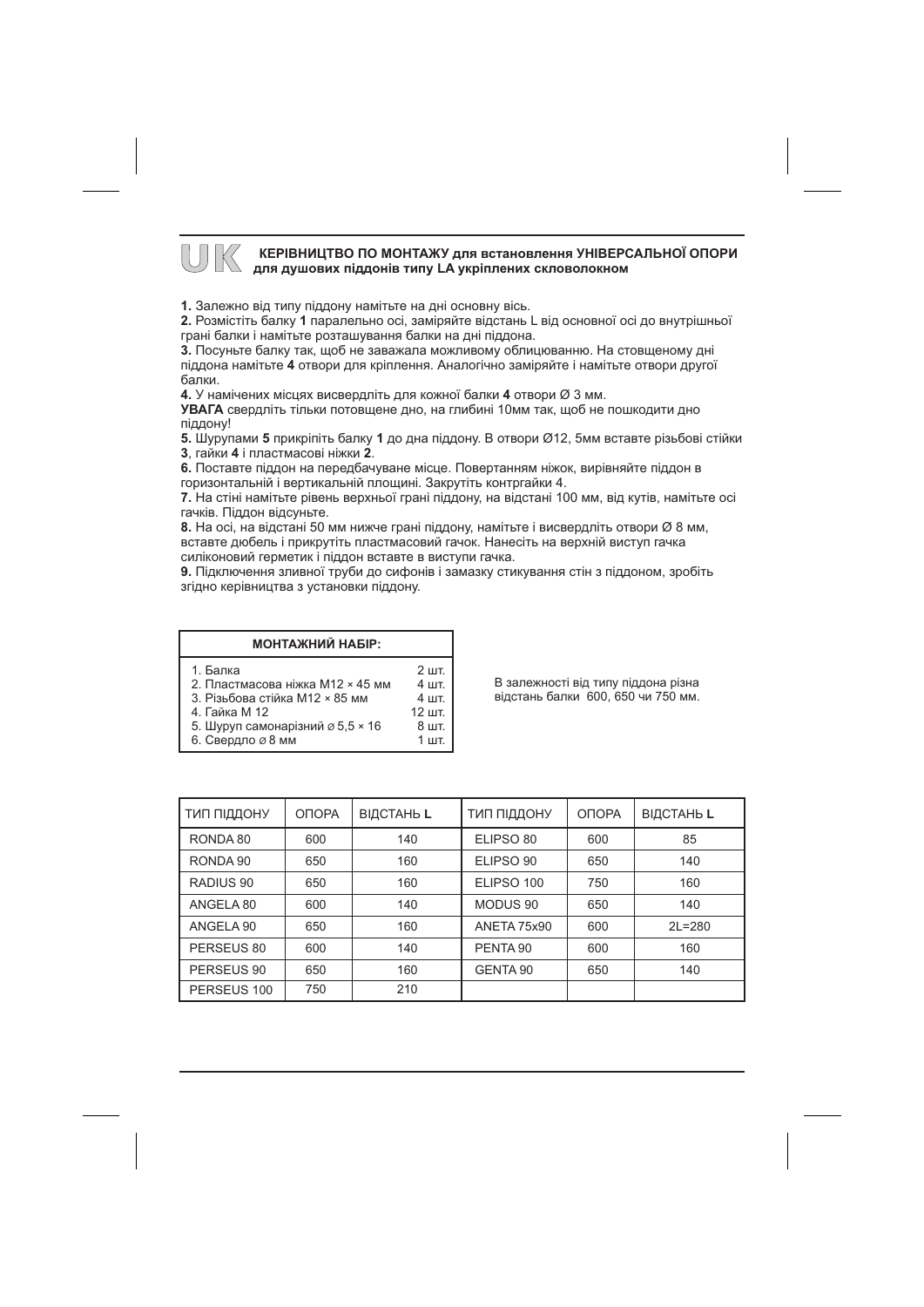

**ES MANUAL DE MONTAJE** - para instalación de la BASE UNIVERSAL para las tinetas de duchas con refuerzo laminado tipo LA

Dibuje el eje principal en el fondo de la tineta, según su tipo.

1. In the group computed the matter of the minimal paralelant post of the coloque la viga 1 paralelamente con el eje, mida el valor L desde el eje principal hacia el **2. 1** marco interior de viga y copie su posición en el fondo de la tineta.

**3.** para la fijación en el fondo reforzado. De la misma manera, mida y marque los agujeros en el 3. Coloque la viga de manera que no estorbe el revestimiento frontal. Marque cuatro aquieros otra viga.

**4. CUIDADO** ¡perfore solamente 10 mm donde el fondo está reforzado para no dañarlo! 4. En los puntos marcados perfore cuatro agujeros de  $\varnothing$  3 mm para cada viga. CUIDADO.

tuercas 4 y pies de plástico 2, en agujeros de Ø 12,5 mm. 5. Fije la viga 1 en el fondo de la tineta con tornillos 5. Introduzca las varas con roscas 3,

**2000 de la tineta encima de las pies a la supuesta posición. Enroscando las pies 2 nivelice 6. 2** la tineta horizontalmente.Ajuste las tuercas de seguridad .

**4** Marque la altura del marco superior de la tinela en la pared, a distancia de 100 mm desde **7.** las esquinas marque ejes de sostenes.Aparte la tinela.

**8.** Ø 8 mm, introduzca el taco y atornille el soporte de plástico del paquete de montaje de la En los ejes situados 50 mm debajo del marco de la tinela, marque y perfore agujeros de tinela. Ponga una cantidad apropiada de la masilla en la garra superior y cuelgue tinela en soportes.

**9.** tinela. Empalme el bombillo y enmasille la tinela según el manual básico de montaje anexado a la

#### **EQUIPAMIENTO DE MONTAJE:**

| 2 piezas<br>1. Viga<br>4 piezas<br>2. Pie de plástico M 12x40<br>4 piezas<br>3. Varra con rosca M 12x85                  |  |
|--------------------------------------------------------------------------------------------------------------------------|--|
| 12 piezas<br>4. Tuerca M 12<br>8 piezas<br>5. Tornillo autoroscante Ø 5,5 x 16<br>1 pieza<br>6. Broca $\varnothing$ 3 mm |  |

Vigas de diferentes longitudes: 600, 650 o 750 mm, según tipos y medidas de tinelas.

| <b>TIPO DE TINELA</b> | <b>BASE</b> | <b>MEDIDA L</b> | <b>TIPO DE TINELA</b> | <b>BASE</b> | <b>MEDIDA L</b> |
|-----------------------|-------------|-----------------|-----------------------|-------------|-----------------|
| RONDA 80              | 600         | 140             | ELIPSO 80             | 600         | 85              |
| RONDA 90              | 650         | 160             | ELIPSO 90             | 650         | 140             |
| RADIUS 90             | 650         | 160             | ELIPSO 100            | 750         | 160             |
| ANGELA 80             | 600         | 140             | MODUS 90              | 650         | 140             |
| ANGELA 90             | 650         | 160             | <b>ANETA 75x90</b>    | 600         | $2L = 280$      |
| PERSEUS 80            | 600         | 140             | PENTA 90              | 600         | 160             |
| PERSEUS 90            | 650         | 160             | GENTA 90              | 650         | 140             |
| PERSEUS 100           | 750         | 210             |                       |             |                 |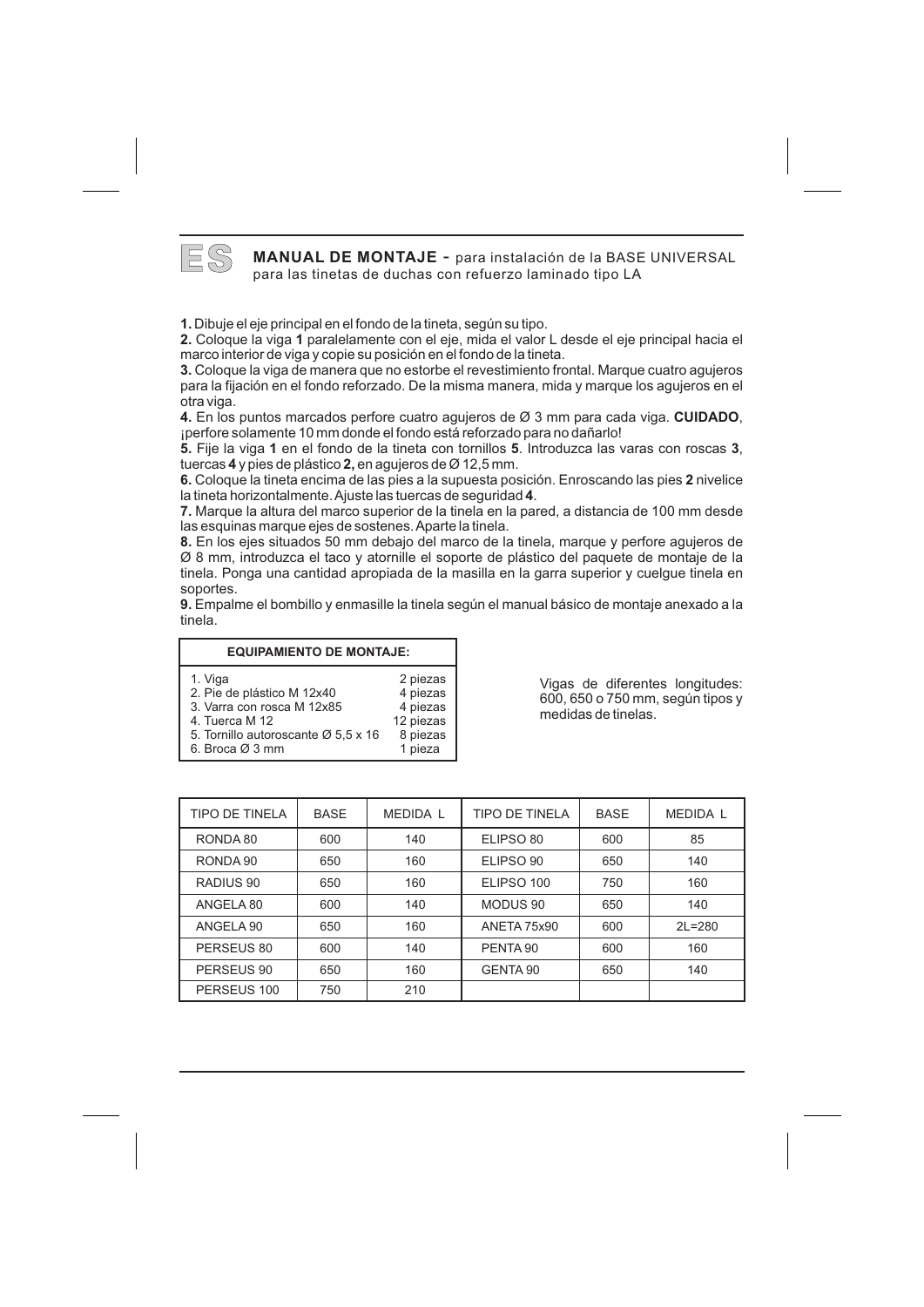**FR** INSTRUCTIONS DE MONTAGE - pour l'installation de BASE UNIVERSELLE pour les petites baignoires avec une armature en polyester stratifié, du type LA.

D´après le type de la petite baignoire, dessiner l´axe de base sur le fond.

2. Placer la poutre 1 parallèlement à l'axe, mesurer la taille L depuis l'axe de base jusqu'à l'arête **2. 1 L** intérieure de la poutre et tracer les contours de sa position au fond de la petite baignoire.

**3.** renforcé, tracer 4 trous pour l´attache. De la même façon mesurer et tracer les trous de la deuxième 3. Déplacer la poutre pour qu'elle n'empêche pas au muraillement externe de face. Sur le fond poutre.

seulement dans le fond renforcé jusqu'à la profondeur de 10 mm pour ne pas abîmer le fond de la 4. Par les points marqués, percer 4 trous  $\varnothing$  3 mm pour chaque poutre. **ATTENTION** : percer petite baignoire!

les barres filetées 3, les écrous 4 et les pieds en plastique 2. Par les vis **5** attacher la poutre **1** sur le fond de la petite baignoire. Dans les trous Ø 12,5 mm fixer

**34 2** Poser la petite baignoire sur les pieds dans la position désirée. En tournant les pieds, placer la petite baignoire dans le niveau d'eau. Serrer les contre-écrous 4.

**4** Sur le mur, marquer la hauteur de l´arête supérieure, marquer les axes des attaches à 100 mm **7.** des coins. Retirer la petite baignoire.

**8.** entrer le goujon et serrer l´attache en plastique du paquet de montage de la petite baignoire. 8. Marquer et percer les trous Ø 8 mm sur les axes, 50 mm sous l'arête de la petite baignoire, faire Appliquer une quantité convenable du mastique dans le créneau supérieur et accrocher la petite baignoire sur les attachés.

**9.** essentielles jointes à la petite baignoire. 9. Pour attacher le siphon et coller la petite baignoire aux murs, étudier les instructions de montage

#### **EQUIPEMENT DE MONTAGE:**

| 1. Poutre<br>2 pièces                                                                                                                                                                        |  |
|----------------------------------------------------------------------------------------------------------------------------------------------------------------------------------------------|--|
| 4 pièces<br>2. Pied en plastique M 12x40<br>4 pièces<br>3. Barre filetée M 12x85<br>12 pièces<br>4. Ecrou M 12<br>8 pièces<br>5. Vis Ø 5,5 x 16<br>1 pièce<br>6. Percette $\varnothing$ 3 mm |  |

D´après le type et les dimensions de la petite baignoire, la la longueur des poutres varie : 600, 650 ou 750 mm.

| TYPE DE LA<br>PETITE BAIGNOIRE | <b>BASE</b> | TAILLE <i>L</i> | TYPE DE LA<br>PETITE BAIGNOIRE | <b>BASE</b> | <b>TAILLE L</b> |
|--------------------------------|-------------|-----------------|--------------------------------|-------------|-----------------|
| RONDA 80                       | 600         | 140             | ELIPSO 80                      | 600         | 85              |
| RONDA 90                       | 650         | 160             | ELIPSO 90                      | 650         | 140             |
| RADIUS <sub>90</sub>           | 650         | 160             | ELIPSO 100                     | 750         | 160             |
| ANGELA 80                      | 600         | 140             | MODUS 90                       | 650         | 140             |
| ANGELA 90                      | 650         | 160             | <b>ANETA 75x90</b>             | 600         | $2L = 280$      |
| PERSEUS 80                     | 600         | 140             | PENTA 90                       | 600         | 160             |
| PERSEUS 90                     | 650         | 160             | GENTA 90                       | 650         | 140             |
| PERSEUS 100                    | 750         | 210             |                                |             |                 |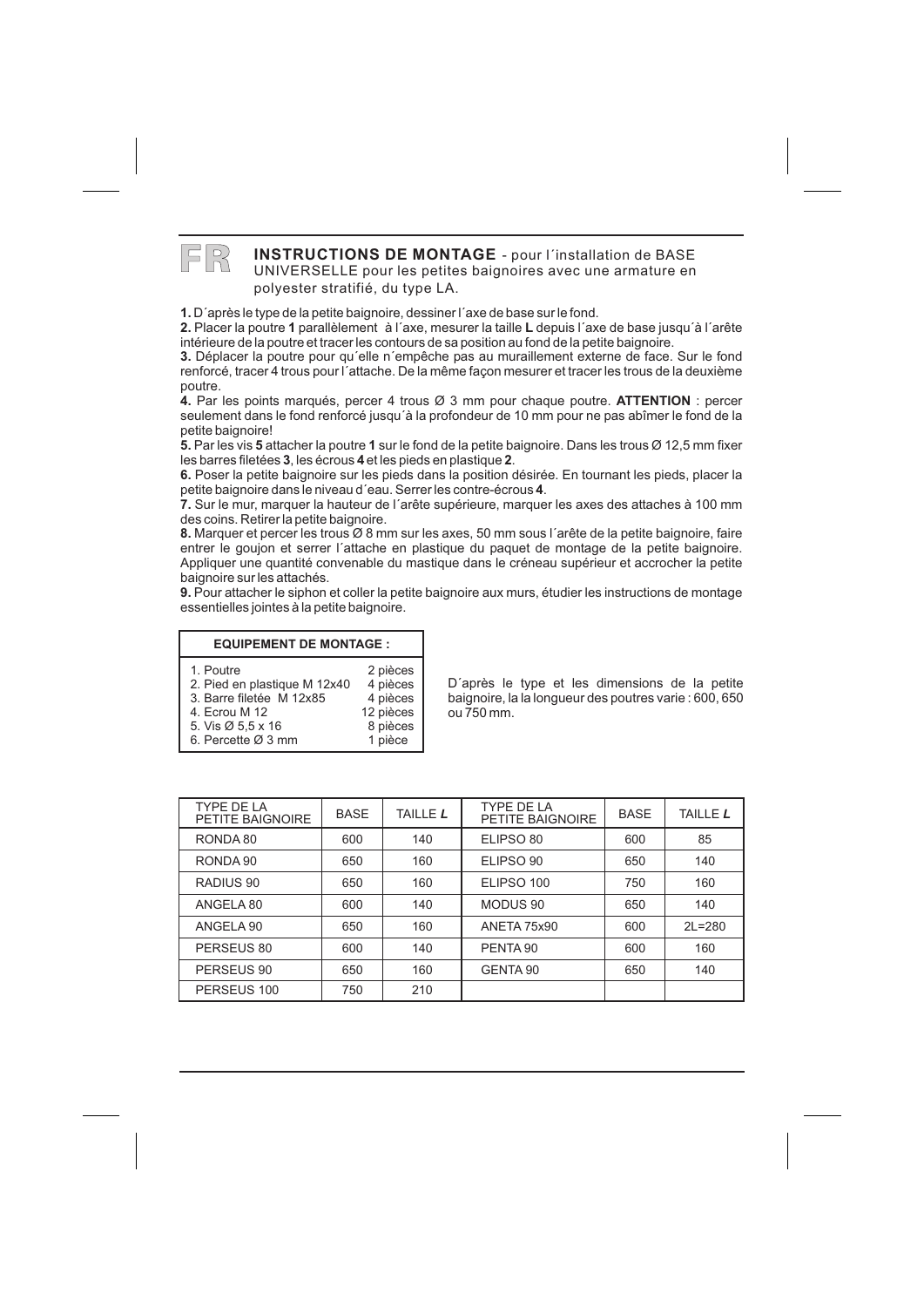

#### **RO INSTRUCȚIUNI DE MONTAJ** - pentru instalarea BAZEI UNIVERSALE la vana cu dus cu întărire laminată de tipul LA

1. In funcție de tipul vanei, desenați pe fundul ei axa de bază.  $\bm{2}$ . Aşezați bara portantă **1** paralel cu axa, măsurați dimensiunea  $\bm{L}$  de la axa de bază la marginea interioară a barei portante și desenați poziția ei pe fundul vanei.

**3.** Mutați bara portantă în aşa fel, încât să nu împiedice zidirea frontală. Pe fundul întărit marcați 4 orificii pentru fixare. În același fel măsurați și desenați și orificiile celei de-a doua bare portante.

4. In punctele marcate veți perfora pentru fiecare bară portantă câte 4 orificii cu Ø 3 mm. **ATENȚIE**, veți perfora doar în fundul întărit, la o adâncime de 10 mm, în aşa fel, încât să nu deteriorati fundul vanei !

**5.** Cu şuruburile 5 veți fixa bara portantă 1 de fundul vanei. In orificiile Ø 12,5 mm introduceți barele filetate **3**, piulițele **4** și picioarele din plastic **2**.

**6.** Puneți vana pe picioare în poziția presupus corectă. Prin rotirea picioarelor **2**, veți pune vana în echilibru. Strângeți piulițele de siguranță **4**.

**7.** Marcați pe perete înălțimea marginii superioare a vanei, 100 mm de la colțuri marcați axele brătărilor. Luati vana.

8. Pe axă, 50 mm sub marginea vanei, marcați și perforați orificii Ø 8 mm, introduceți diblul și înşurubați brățara din plastic din pachetul de montaj al vanei. Aplicați o cantitate potrivită de chit în marginea superioară și agățați vana de brățară.

**9.** Cuplarea sifonului și chituirea vanei de perete se vor efectua conform instrucțiunilor principale de montaj anexate la vanã.

2 buc.

#### **DOTAREA DE MONTAJ:**

- 1. Barã portantã
- 2. Picioare din plastic M 12x40 4 buc.
- 3. Barã filetatã M 12x85 4 buc. 12 buc.
- 4. Piuliþe M 12
- 5. Ţurub autofiletant Ø 5,5 x16 8 buc.
- 6. Capete de burghiu Ø 3 mm 1 buc.

În functie de tipul și dimensiunile vanei, lungimea barelor portante este diferitã: 600, 650 sau 750 mm.

| TIP DE VANĂ | <b>BAZA</b> | DIMENSIUNE L | TIP DE VANĂ | <b>BAZA</b> | DIMENSIUNE L |
|-------------|-------------|--------------|-------------|-------------|--------------|
| RONDA 80    | 600         | 140          | ELIPSO 80   | 600         | 85           |
| RONDA 90    | 650         | 160          | ELIPSO 90   | 650         | 140          |
| RADIUS 90   | 650         | 160          | ELIPSO 100  | 750         | 160          |
| ANGELA 80   | 600         | 140          | MODUS 90    | 650         | 140          |
| ANGELA 90   | 650         | 160          | ANETA 75x90 | 600         | $2L = 280$   |
| PERSEUS 80  | 600         | 140          | PENTA 90    | 600         | 160          |
| PERSEUS 90  | 650         | 160          | GENTA 90    | 650         | 140          |
| PERSEUS 100 | 750         | 210          |             |             |              |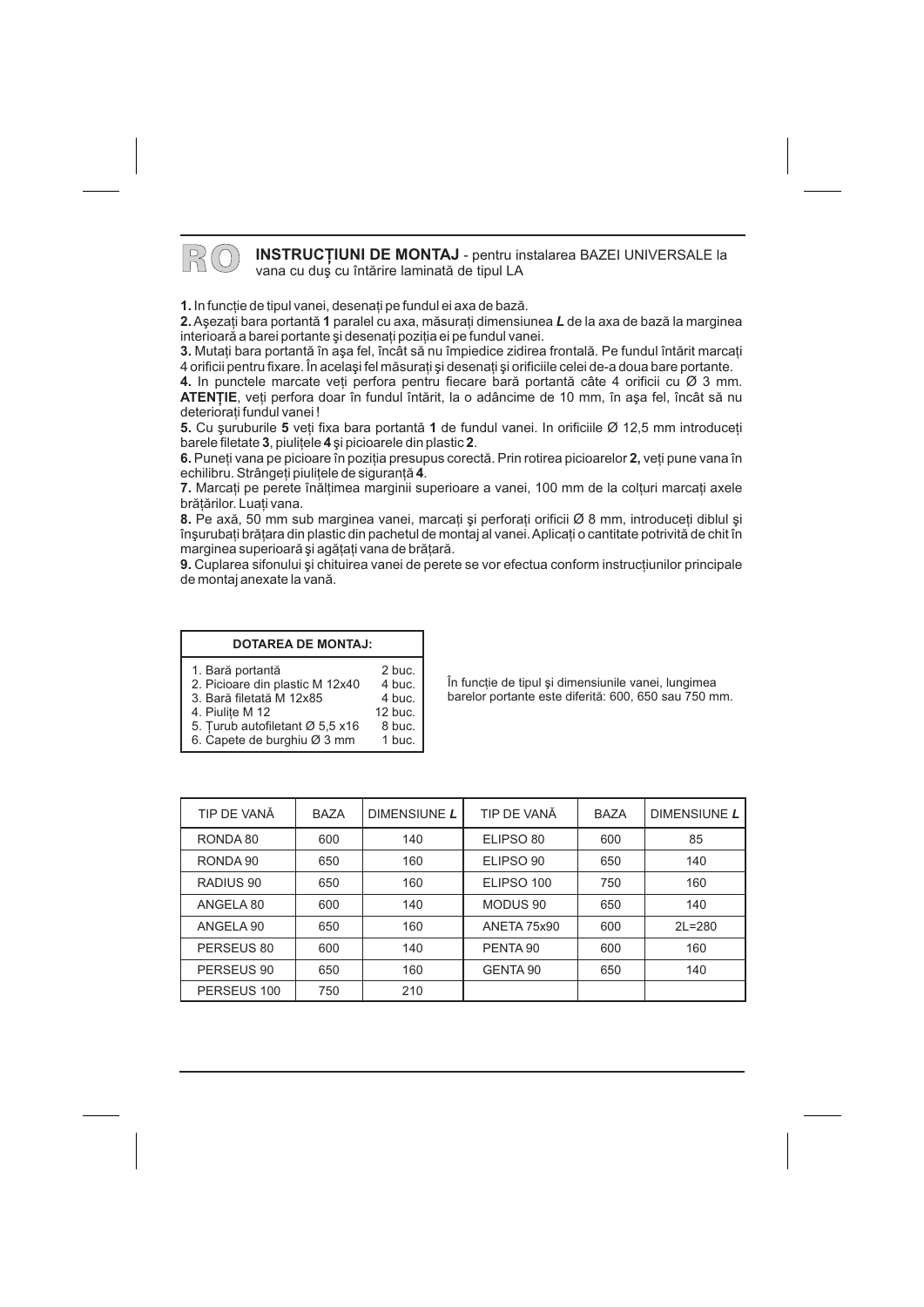# SK **MONTÁŽNY NÁVOD** - na inštaláciu UNIVERZÁLNEJ BASE na

sprchovacie vanièky s laminátovou výstužou typ LA

**1.** Pod¾a typu vanièky vykreslite na dno základnú os.

2. Položte nosník 1 rovnobežne s osou, odmerajte rozmer **L** od základnej osi k vnútornej hrane nosníka a obkreslite jeho pozíciu na dno vanièky.

**3.** Posuňte nosník tak, aby nebránil čelnej obmurovke. Na zosilnené dno označte 4 otvory na upevnenie. Rovnakým spôsobom odmerajte a zakreslite tiež otvory druhého nosníka.

**4.** V označených miestach vyvŕtajte pre každý nosník 4 otvory Ø 3 mm. **POZOR** vŕtajte len do zosilneného dna, do hĺbky 10 mm tak aby ste nepoškodili dno vaničky!

**5.** Skrutkami **5** upevnite nosník **1** na dno vaničky. Do otvorov Ø 12,5 mm osaďte závitové **2** tyče **3**, matice **4** a plastové nožičky.

**6.** Postavte vaničku na nožičky do predpokladanej pozície. Otáčaním nožičiek 2 postavte **4** vanièku

do vodováhy. Dotiahnite poisťovacie matice.

**7.** Na stenu vyznaète výšku hornej hrany vanièky, 100 mm od rohov vyznaète osi príchytiek. Vaničku odstavte.

**8.** Na osi, 50 mm pod hranou vaničky, označte a vyvŕtajte otvory Ø 8 mm, vložte hmoždinku a priskrutkujte plastovú príchytku z montážneho balíèka vanièky. Naneste primerané množstvo tmelu do horného ozubu a vanièku na príchytky zaveste.

**9.** Pripojenie sifónu a pritmelenie vaničky k stenám vykonajte podľa základného montážneho návodu priloženého pri vanièke.

> $2$  ks 4 ks 4 ks 12 ks

#### **MONTÁŽNA VÝBAVA:**

- 1. Nosník
- 2. Plastová nožička M 12x40
- 3. Závitová tyè M 12x85
- 4. Matica M 12
- 5. Skrutka samořezná Ø 5,5 x 16  $-$  8 ks 1 ks
- 6. Vrtáčik Ø 3 mm

Podľa typu a rozmeru vaničky je rozdielna dåžka nosníkov 600, 650 alebo 750 mm.

| TYP VANIČKY | <b>BASE</b> | ROZMER L | TYP VANIČKY | <b>BASE</b> | ROZMER L   |
|-------------|-------------|----------|-------------|-------------|------------|
| RONDA 80    | 600         | 140      | ELIPSO 80   | 600         | 85         |
| RONDA 90    | 650         | 160      | ELIPSO 90   | 650         | 140        |
| RADIUS 90   | 650         | 160      | ELIPSO 100  | 750         | 160        |
| ANGELA 80   | 600         | 140      | MODUS 90    | 650         | 140        |
| ANGELA 90   | 650         | 160      | ANETA 75x90 | 600         | $2L = 280$ |
| PERSEUS 80  | 600         | 140      | PENTA 90    | 600         | 160        |
| PERSEUS 90  | 650         | 160      | GENTA 90    | 650         | 140        |
| PERSEUS 100 | 750         | 210      |             |             |            |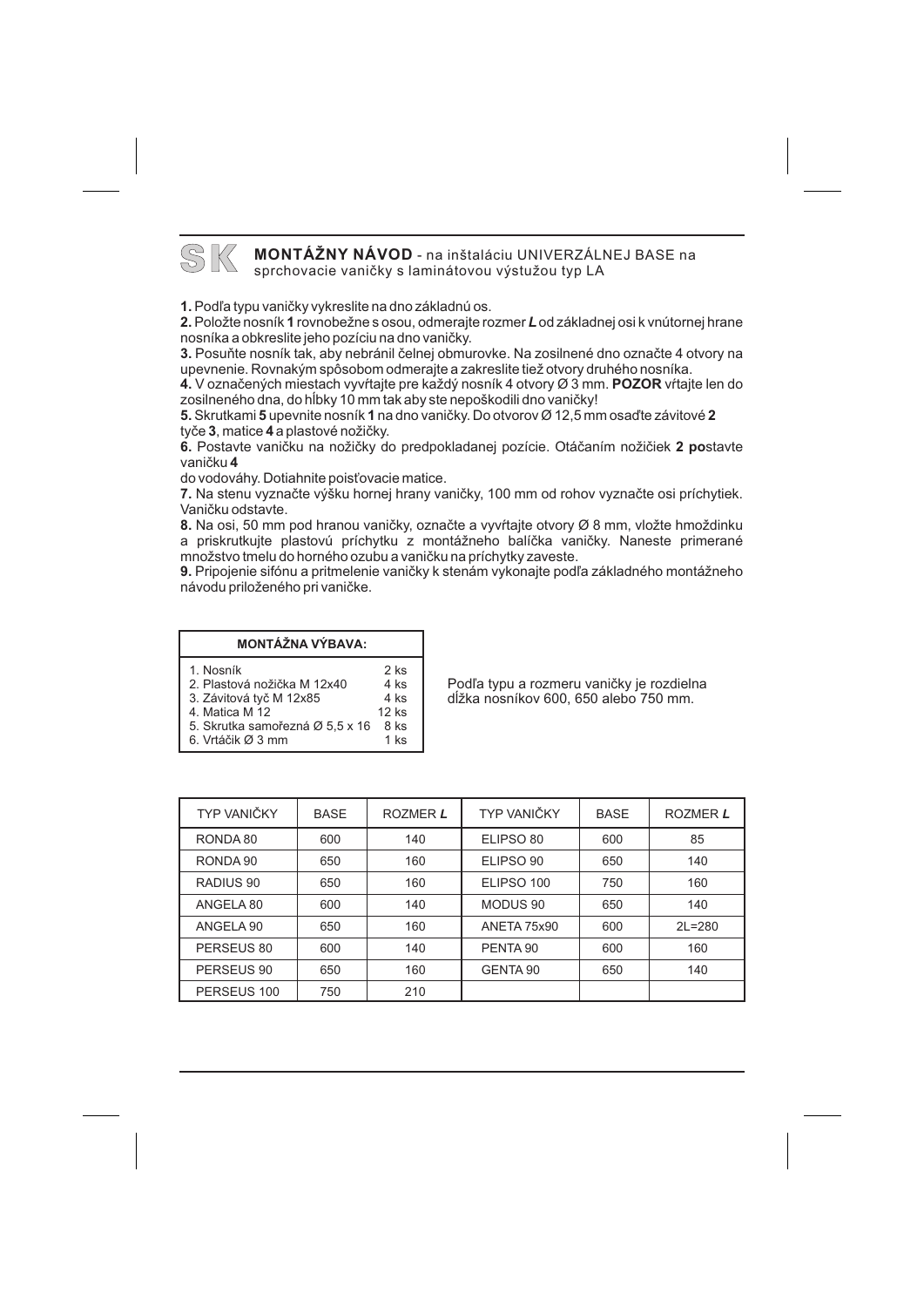

**CZ** MONTÁŽNÍ NÁVOD - pro instalaci UNIVERZÁLNÍ BASE na sprchové vanièky s laminátovou výztuží typ LA

**1.** Podle typu vanièky vykreslete na dno základní osu.

2. Položte nosník 1 rovnoběžně s osou, odměřte rozměr L od základní osy k vnitřní hraně nosníku a obkreslete jeho pozici na dno vanièky.

**3.** Posuňte nosník tak, aby nebránil čelní obezdívce. Na zesílené dno označte 4 otvory pro upevnění. Stejným způsobem odměřte a zakreslete také otvory druhého nosníku.

**4.** V označených místech vyvrtejte pro každý nosník 4 otvory Ø 3 mm. **POZOR** vrtejte pouze do zesíleného dna, do hloubky 10 mm tak abyste nepoškodili dno vaničky!

**5.** Šrouby **5** upevněte nosník 1 na dno vaničky. Do otvorů Ø 12,5 mm osaďte závitové tyče 3, matice **4** a plastové nožičky **2**.

6. Postavte vaničku na nožičky do předpokládané pozice. Otáčením nožiček 2 ustavte Dotáhněte pojišťovací matice **4**. vanièku do vodováhy. Minimální výška je 85 mm, maximální 120 mm pod dno vanièky.

**7.** Na stěnu vyznačte výšku horní hrany vaničky, 100 mm od rohů vyznačte osy příchytek. Vaničku odstavte.

**8.** Na osy, 50 mm pod hranou vaničky, označte a vyvrtejte otvory Ø 8 mm, vložte hmoždinku a přišroubujte plastovou příchytku z montážního balíčku vaničky. Naneste přiměřené množství tmelu do horního ozubu a vaničku na příchytky zavěste.

**9.** Připojení sifonu a přitmelení vaničky ke stěnám proveďte podle základního montážního návodu přiloženého u vaničky.

> $2$  ks 4 ks 4 ks 12 ks

#### **MONTÁŽNÍ VÝBAVA:**

#### 1. Nosník

- 2. Plastová nožièka M 12x40
- 3. Závitová tyè M 12x85
- 4. Matice M 12
- 5. Šroub samořezný Ø 5,5 x 16 8 ks 1 ks
- 6. Vrtáček Ø 3 mm

Podle typu a rozměru vaničky je rozdílná délka nosníkù 600, 650 nebo 750 mm.

| TYP VANIČKY | <b>BASE</b> | ROZMĚR L | TYP VANIČKY         | <b>BASE</b> | ROZMĚR L   |
|-------------|-------------|----------|---------------------|-------------|------------|
| RONDA 80    | 600         | 140      | ELIPSO 80           | 600         | 85         |
| RONDA 90    | 650         | 160      | ELIPSO 90           | 650         | 140        |
| RADIUS 90   | 650         | 160      | ELIPSO 100          | 750         | 160        |
| ANGELA 80   | 600         | 140      | MODUS <sub>90</sub> | 650         | 140        |
| ANGELA 90   | 650         | 160      | ANETA 75x90         | 600         | $2L = 280$ |
| PERSEUS 80  | 600         | 140      | PENTA <sub>90</sub> | 600         | 160        |
| PERSEUS 90  | 650         | 160      | GENTA 90            | 650         | 140        |
| PERSEUS 100 | 750         | 210      |                     |             |            |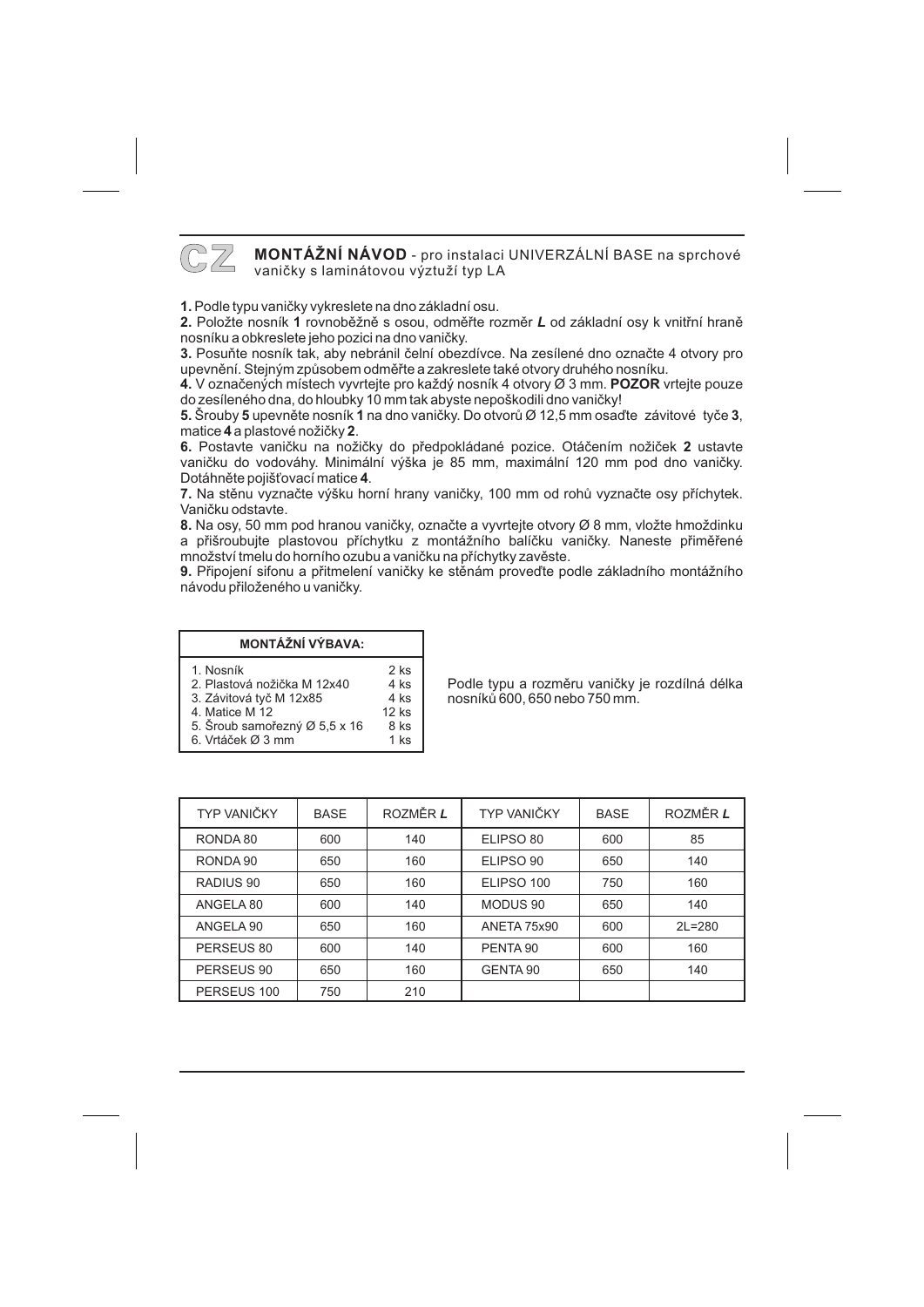Poznámky: